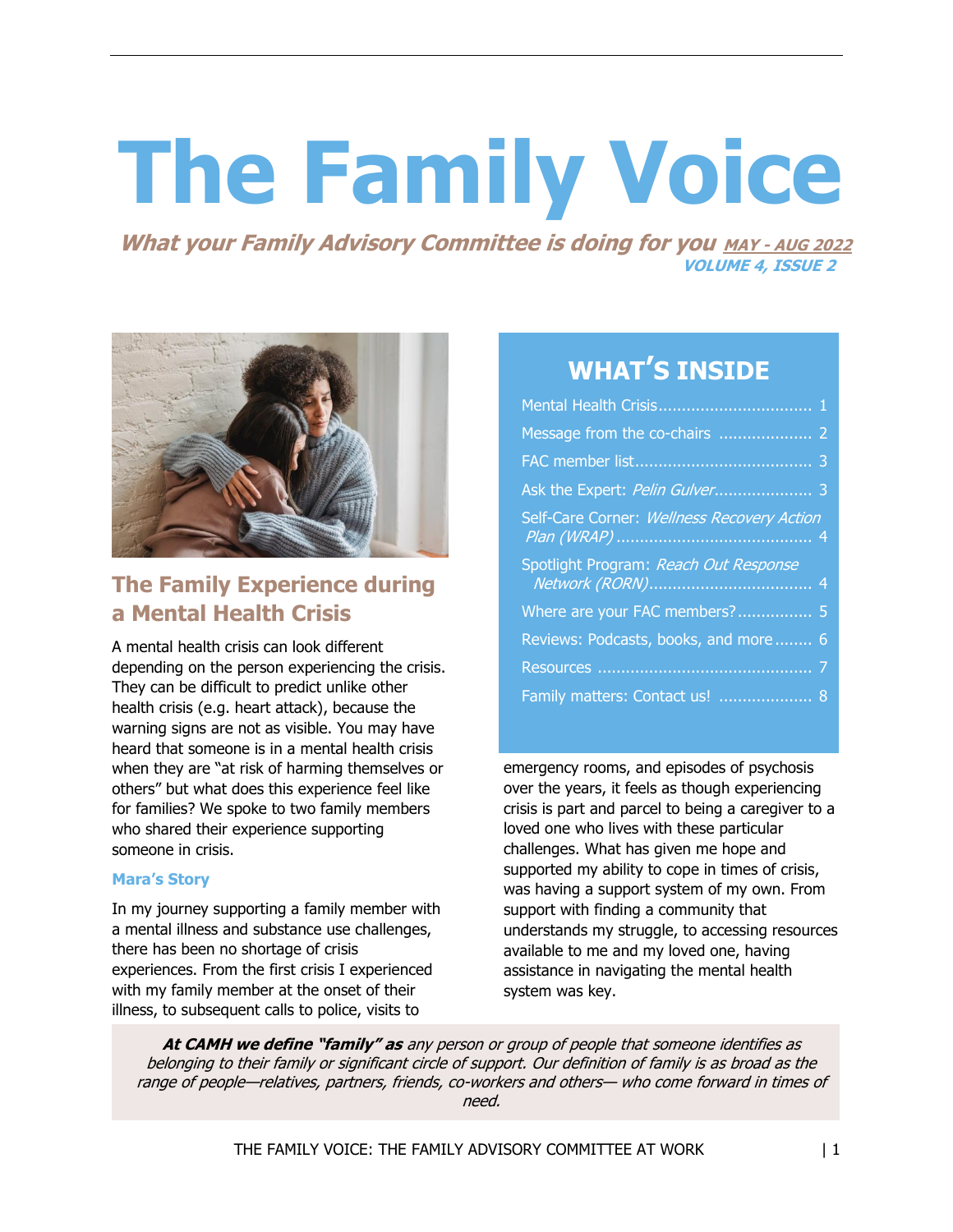Another important part of my support system, especially in times of crisis, is having a Wellness Recovery Action Plan (WRAP) for both myself and my loved one. A WRAP is a practical and empowering tool for mental wellness and recovery that I encourage you to read more about in the Self-Care Corner of this newsletter.

CAMH's Family Resource Centre (FRC) is a great resource for caregivers who are in need of support with any of the above topics. They offer navigational support, educational resources related to mental health and addictions, and information on community supports for you and your loved one.

— Mara Jayenthiran, sibling, CAMH-FAC member

#### **What does a crisis feel like for a family?**

"My phone rang. It was the security guard at my loved one's apartment, telling me my loved one had just rung the fire alarm, then raced outside in the snow with no coat or shoes on. I ran out, calling my husband to meet me there.

When we arrived my loved one was back in the apartment. They were psychotic and incoherent, saying there was a woman talking to them from inside their computer. We got them into the elevator, where they pushed the button for every floor, then bolted out of the door. We ran after them, and managed to get them back in the elevator. Outside, my loved one tried to get into a stranger's car. Finally we got them into our car and headed for CAMH.

But partway there, at a stop sign, a woman ran into the back of my car, and my loved one bolted again, running several blocks then across Avenue Road in the traffic. My husband ran after them and I followed in the car, again we finally caught up with them and got them back in the car.

Finally, we got to the CAMH Emergency Department where the psychiatrist assessed them then consulted with us. She admitted them and upon hearing the story said "you are really great parents", which truly made us feel validated.

Most of our experiences at CAMH have been very positive and in our first crisis, the family consultations were amazing. The care given to us was sensitive and tender  $-$  like big arms going around our family at its worst moment.

To me, the consultation and care we received is what family engagement is really all about.

—Anonymous, Family Member at CAMH

## **Message from the Co-Chairs**

The Family Advisory Committee is thrilled to welcome four new committee members: Shabnam Sukhdev, Susan Joyce, Miriam Wohl and Susanna Kelley! The FAC works to carry out the mission of engaging with families, patients, community members and care providers in order to improve patient care and enhance the experience of both patients and their families. We are excited to have new members who will help us continue this work, inspire us, and bring new perspectives to the FAC's goals.

Patient and family engagement is at the core of our work and is a key focus of the One CAMH strategic plan (2020-2023). Meaningful engagement cannot be achieved without the inclusion of all voices at the table. Diversity, equity, and inclusion are central to this work. When we started our FAC recruitment process, we acknowledged that voices were missing from the table and directed our efforts at filling those gaps. We reached out to specific programs and diverse groups at CAMH and in the community, as well as collaborating with the CAMH Health Equity Office on our recruitment materials.

Shabnam, a filmmaker and mother of a young adult with mental illness shared why she is excited to join the FAC: "Being part of the FAC makes me feel I'm not alone in my struggles. The FAC has opened up avenues to myriad possibilities to support our loved ones. I am inspired to share my unique perspectives on coping with familial struggles, which may resonate with others as well."

Not only will our new members enhance our team, they will provide perspectives gained from a variety of different life and professional experiences. Although we have made progress in including more diverse voices on the FAC the work is not done. The FAC is commitment to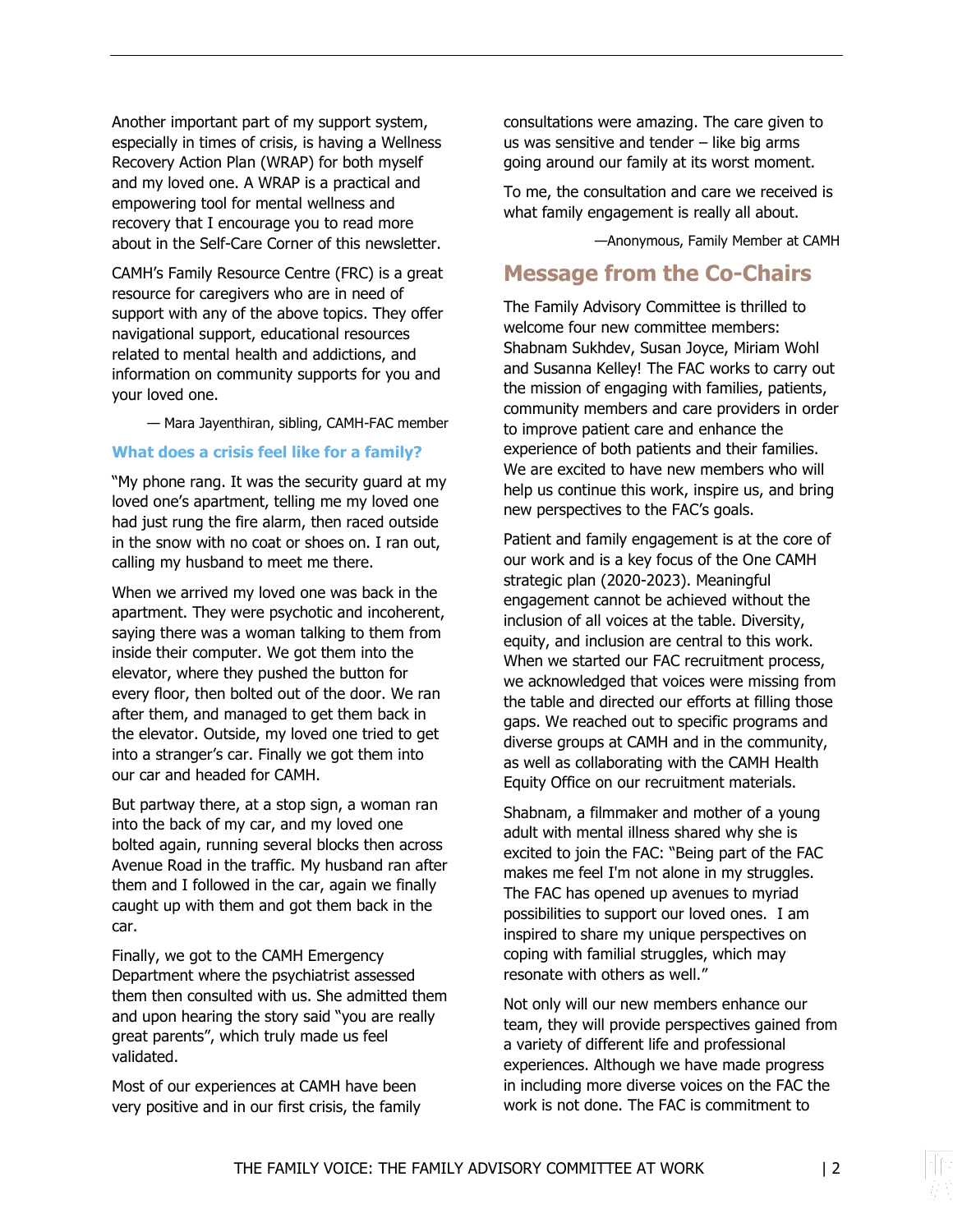continuing its recruitment efforts and developing a committee that is reflective of the population CAMH serves.

> —Susan Conway, mother, CAMH FAC co-chair & Ashley Bowe, sibling, CAMH FAC co-chair



**Top Row**: John Im, Mara Jayenthiran, Mary Beth Odell, Miriam Wohl, & Nicole Waldron **Middle Row**: Pauline Lefebvre-Hinton, Vivien Cappe, Susan Joyce, Shabnam Sukhdev, & Susanna Kelley

**Bottom Row**: Susan Conway, Thanisa Sundaralingam, Miriam McCann, & Ashley Bowe

# **Ask the Expert: Navigating a Mental Health Crisis**



## **If you believe your family member is in crisis, what are five things you should know as a caregiver?**

When supporting a loved one through a mental health crisis it's helpful to be **present, calm and non-judgemental**. During a crisis each person may require different types of support. Ask your family member how you can help and **provide a listening ear**. You may **offer practical support** (such as going to appointments or help with childcare) or support them by **encouraging self-care** and engaging in enjoyable activities until they can see a mental health professional. Overall, the best way to prevent and respond to a mental health crisis

is **by preparing ahead**. Ask your family member about warning signs,

# **FAC VISION**

Family will be integral members of the recovery process and will be embraced by and actively engaged at all levels of the organization.

# **FAC MISSION**

The Family Advisory Committee (FAC) is a partnership between CAMH staff and family members affected by a family member's mental illness and/or addiction. The CAMH FAC will engage with families, patients, community members and care providers to improve client care and enhance the experience of both patients and their families at CAMH.

# **FAC GOALS (2020-2023)**



Build our Capacity as Advisors



Improve Information Sharing with families at CAMH



Partner with our allies in patient and family engagement



Collaborate to increase in-person and virtual supports for families



Partner with CAMH to bring the family voice to opportunities that impact the organization

**Interested in becoming a CAMH Family Advisor?** Email [family.engagement@camh.ca](mailto:family.engagement@camh.ca) to learn more.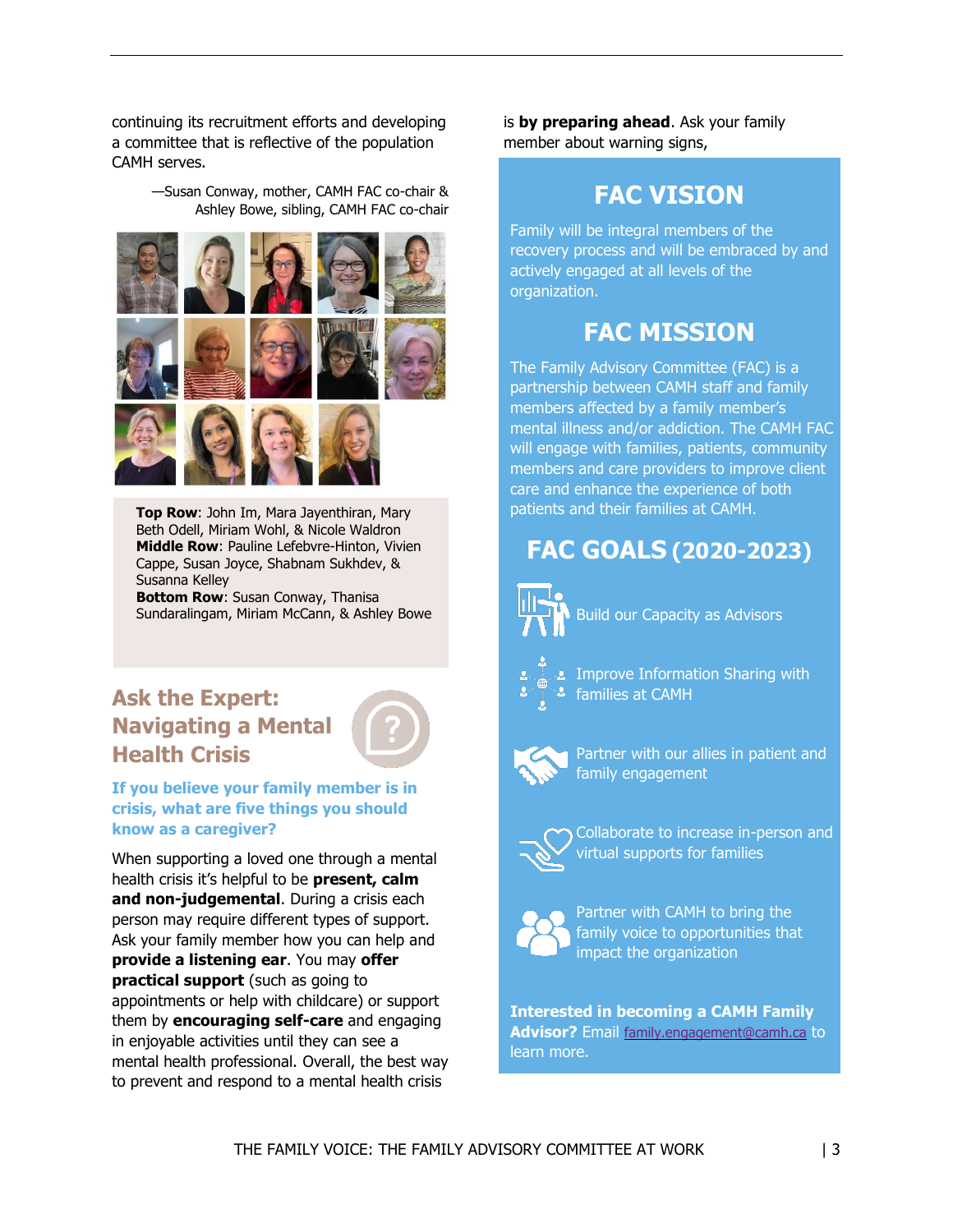coping strategies and what others can do to help. By planning ahead, families can discuss their mental health openly and build trust with one another. This can help families respond effectively during a crisis.

## **What should caregivers avoid during a family members mental health crisis?**

When a family member is going through a mental health crisis we may feel a need to protect them from the stress this may cause. Sometimes in order to help, family members may feel inclined to share their own experience or what has helped them in the past. Even though giving advice or problem solving can be helpful in some situations, it can be incredibly invaliding in others. As carers, it's important to avoid making assumptions or moving too quickly to problem solving. Instead, listen without judgement, validate their experience and be present when our loved one asks for help.

## **What are some tips on how to talk to someone who you think is having suicidal thoughts?**

If you are noticing warning signs that a family member is thinking about suicide it's important to have an open and clear conversation about suicide. Some warning signs you may notice are:

- being unable to do daily tasks
- withdrawing from friends and family
- making suicidal statements

Bringing up the issue of suicidal ideation may be an opportunity for your family member to discuss their thoughts and feelings to feel better understood.

During this conversation it's important to remain calm and non-judgemental.

You may begin with asking about general questions that address the feelings about life and move on to more specific questions about suicidal ideation, such as:

"Do you have any thoughts of ending your life?"

If suicidal ideation is mentioned you may ask questions to determine the nature of these thoughts:

## "Tell me what you have thought about. Do you have a plan?"

If a family member is experiencing psychosis you may ask specifically about the voices:

"Do the voices ever tell you to harm yourself? I<sup>s</sup> it difficult to ignore them?"

Families can establish a level of risk based on this conversation, the person's history and current presentation and seek help as needed.

> —Pelin Gulver, CAMH Social Worker, Bridging Services



# **Self-Care Corner: Wellness Recovery Action Plan (WRAP)**

Wellness Recovery Action Plan (WRAP) is a recovery and crisis prevention plan that people with mental health challenges create for themselves. A personal WRAP is individualized, and with it you can:

- Discover simple, safe, and effective tools to create and maintain wellness;
- Develop a daily plan to stay on track with your life and wellness goals;
- Identify what throws you off track and develop a plan to keep moving forward; and
- Gain support and stay in control even in a crisis

WRAP is a tool for people to learn how to take charge of their health and wellness, and ways to cope with their illness on a daily basis. It can also include a crisis plan to help guide others on how best to make decisions for and to take care of them in times of crisis. WRAP is also a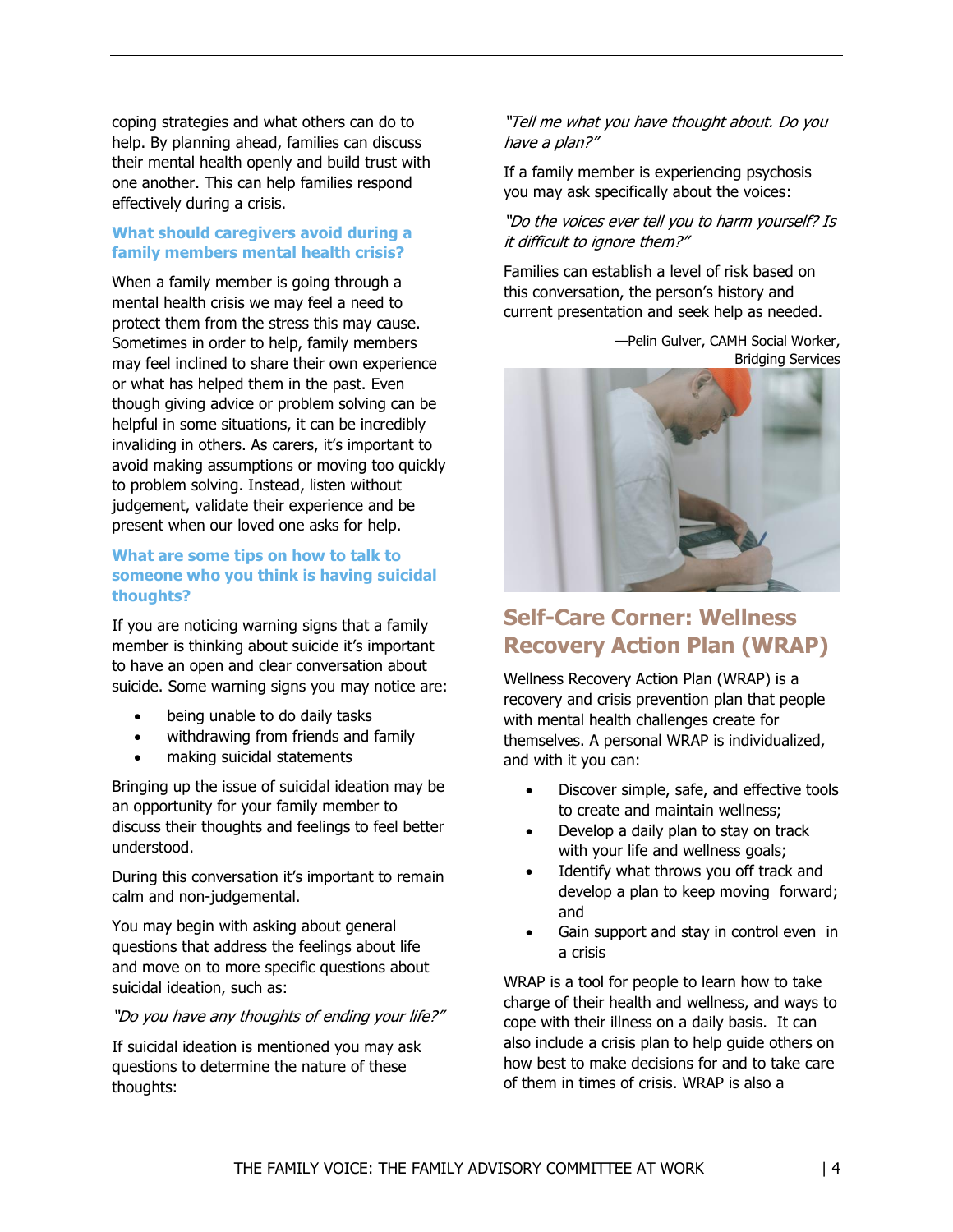practical and helpful tool for caregivers supporting a loved one with mental illness.

As caregivers, we want what's best for our loved ones and sometimes that means we ignore our own needs. Having a WRAP can also help caregivers by providing a framework to ensure that, if you're going to keep helping, you're taking care of yourself so you can keep showing up for your loved one. It can help you identify when you're putting your wellness in danger, and remind you to do what you need to do to stay well.

If you are sharing caregiving responsibilities with other people, you may find a Family WRAP a good option Family WRAP helps each member contribute to plans that the family will use to improve day-to-day interactions, meet daily challenges, and promote mutual cooperation.

Having a WRAP for both myself and my loved one has been a powerful, practical and empowering tool in my journey as a caregiver. For more information and to develop a WRAP of your own, visit:

#### <https://www.wellnessrecoveryactionplan.com/>

— Mara Jayenthiran, sibling, CAMH-FAC member

## **Starting your day with gratitude**

Before you roll out of bed take time to think about what you want your day to look like. Take a moment to stretch and give yourself a hug.

Take an extra minute in the shower. Let the warm water soothe your muscles and think about something you are grateful for.

Play music as you get ready for the day. Music can bring a sense of peace and fun!

Make time for nourishment. Sip a cup of warm team and have something to eat, even if it's something light.

Starting your day with one or more of these actions can help to put you in a positive mindset!

—Vivien Cappe, mother, CAMH-FAC member



# **Spotlight Program: Toronto Community Crisis Support Services (CCSS)**

The City of Toronto is recognizing that nonpolice community safety responses are needed, and that police are not metal health workers. While police are necessary for crime response, a mental health crisis is not a crime. On February 2, 2022, Toronto City Council unanimously voted to confirm the launch of Toronto's four Community Crisis Support Service (CCSS) pilots and to begin developing a plan for the expansion of these pilots to cover the entire city. This vote signifies a historic milestone in the push to take policing out of mental health care in Toronto.

The four pilots - launching in two phases in spring 2022 - will be geographically-based, operating in areas of Toronto where apprehensions under the Mental Health Act and 911 calls for people in crisis are the highest. The service delivery partners include organizations that are Indigenous, Black, and 2SLGBTQ+ led and organizations guided by the voices of people with lived experiences. Accessible through a call-triaging process with 911 and 211, the pilots will:

 Feature mobile multidisciplinary teams of trained crisis support specialists (e.g.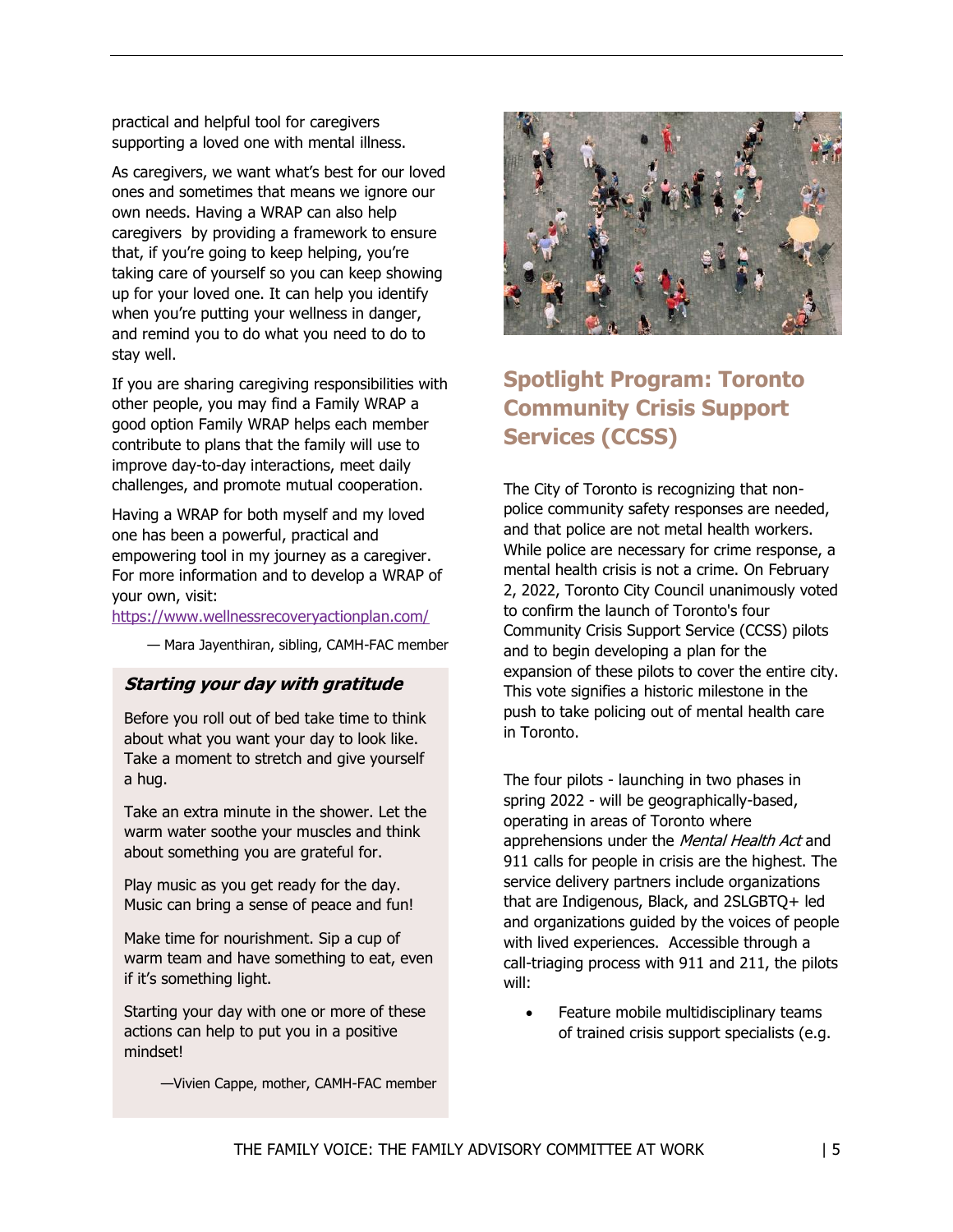- community health nurses, crisis counsellors, harm reduction workers, peer workers)
- Operate 24/7
- Provide case management support including follow up support, primary health care, referrals, holistic support, trauma counselling, housing support and other individualized supports

[Learn more](https://www.toronto.ca/news/city-of-toronto-announces-four-community-partners-as-part-of-the-launch-of-the-community-crisis-support-service-pilot/) about the CCSS pilot, or view the full CCSS [launch report.](https://www.toronto.ca/legdocs/mmis/2022/ex/bgrd/backgroundfile-175060.pdf)

— Mara Jayenthiran, sibling, CAMH-FAC member



Reach out Response Network (RORN) is a Toronto non-profit organization that has worked with the community towards the creation of civilian-led mobile crisis response teams in Toronto. The Toronto [city council](https://www.toronto.ca/news/city-council-unanimously-approves-community-safety-and-crisis-response-pilots/)  [vote to approve](https://www.toronto.ca/news/city-council-unanimously-approves-community-safety-and-crisis-response-pilots/) the crisis response pilots was a collective victory for the community!

RORN is made up of community stakeholders advocating for changes to mental health crisis services. They conduct town halls, seek community feedback, and lead research on international and local crisis models. [Learn](https://reachouttoronto.ca/faq)  [more](https://reachouttoronto.ca/faq) about what RORN is currently working on.

RORN Contact Information: [hello@reachouttoronto.ca](mailto:hello@reachouttoronto.ca)

## **WHERE ARE YOUR FAC MEMBERS?**

#### **Internal CAMH Committees, Working Groups, and Projects:**

- Digital Health Steering Committee
- BrainHealth Databank
- Complex Care and Recovery (CCR) Quality Council
- Acute Care Quality Council
- Child, Youth, and Emerging Adult Program (CYEAP) Quality Council
- Clinical Quality Committee of the Board (CQC)
- **Constituency Council**
- Horizontal Violence, Anti-Racism, Anti-Oppression Working Group
- Hope by CAMH App
- Family Engagement in the Emergency **Department**
- Family-Facing Frequently Asked Questions for camh.ca

## **Sub-Committees of the FAC:**

- Café Connection
- Social Media and Communications
- The Family Voice

#### **External Committees:**

• The Ontario Family Caregivers' Advisory Network (OFCAN)

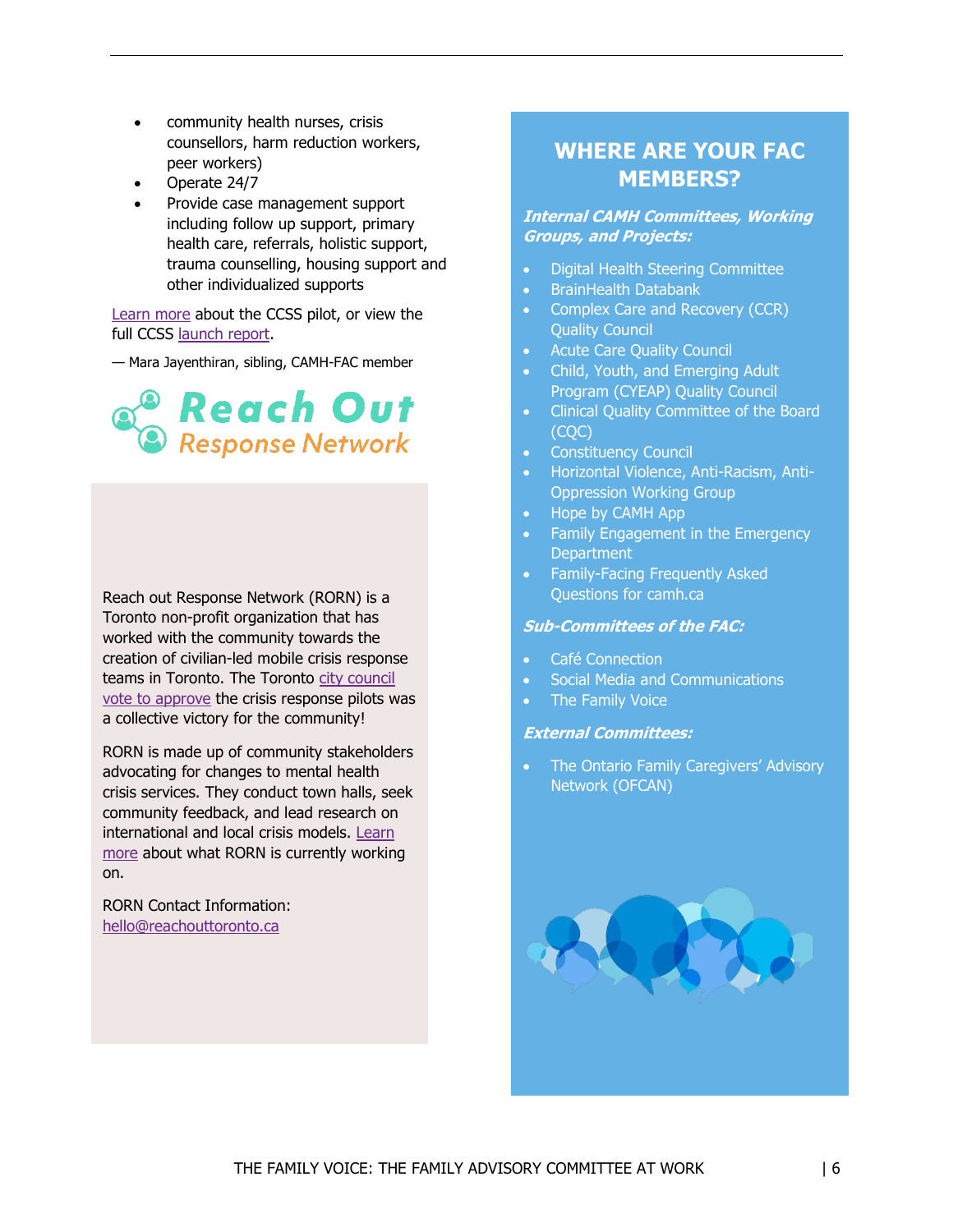

# **The Family Resource Centre Highlights: Crisis Supports**

## **GERSTEIN CRISIS CENTRE**

The Gerstein Crisis Centre is a free, confidential, and 24/7 community-based crisis service for adults 16+ in the City of Toronto. They offer a telephone crisis line, mobile crisis team, community-based crisis beds, short term followup support, and referrals to health and social services. The Gerstein Centre also offers Wellness Recovery Action Planning (WRAP) groups, and the Finding Recovery through Exercise Skills and Hope (FRESH) project.

**Crisis Line**: (416) 929-5200

**Website**:<https://gersteincentre.org/>

**Mailing List**: [https://gersteincentre.org/stay](https://gersteincentre.org/stay-connected/)[connected/](https://gersteincentre.org/stay-connected/)

## **DISTRESS CENTRES OF GREATER TORONTO**

The Distress Centres of Greater Toronto provides 24/7 support to individuals in the community who are at risk and their most vulnerable. Their crisis and emotional distress services are available by hotline and text. They also offer programs including Suicide Loss Survivor Support Program, Tele-check Seniors Program, Touching Base Program and a 4-week Grief Skills Group. For a full list of their programs, click [here.](https://www.dcogt.com/home-support) 

**Crisis Line:** (416) 408-4357 or text 45645**ACCESS CAMH** provides centralized information, intake and scheduling for most CAMH services. Access CAMH Family Line is **416**  **535-8501, press 2**, listen to the choices to the end, and you'll be connected.

For community resources on a wide range of topics, see: [www.camh.ca/en/health](http://www.camh.ca/en/health-info/guides-and-publications/community-resource-sheets)[info/guides-and-publications/community](http://www.camh.ca/en/health-info/guides-and-publications/community-resource-sheets)[resource-sheets](http://www.camh.ca/en/health-info/guides-and-publications/community-resource-sheets)

**RECONNECT FAME FAMILY & CAREGIVER** 

**SUPPORT SERVICES** offers families ongoing monthly support groups and one-on-one support across the GTA. The groups are drop-in format and are facilitated by family support worker. FAMEkids and FAMEyouth programming available.

**416 248-2050** [www.reconnect.on.ca/](http://www.reconnect.on.ca/)

## **FAMILY OUTREACH AND RESPONSE**

**PROGRAM, CMHA** offers educational information, programs, support services and referrals for friends and family of people recovering from serious mental illness.6 [toronto.cmha.ca/programsservices/family](http://toronto.cmha.ca/programsservices/family-support)[support](http://toronto.cmha.ca/programsservices/family-support)

## **THE ONTARIO CAREGIVER**

**ORGANIZATION** is an independent non-profit dedicated to caregivers. **1 833 416-2273** for 24/7 helpline

Online chat 7:00 a.m. to 9:00 p.m., Mon. to Fri. [www.ontariocaregiver.ca](http://www.ontariocaregiver.ca/)

## **Family Resource e-Bulletin**

Want to receive new issues of The Family Voice and more family-focused resources to your inbox? Subscribe to the Family Resource e-Bulletin [here](https://confirmsubscription.com/h/t/C9F01159FEA9F7D4) or email [family.engagement@camh.ca](mailto:family.engagement@camh.ca)